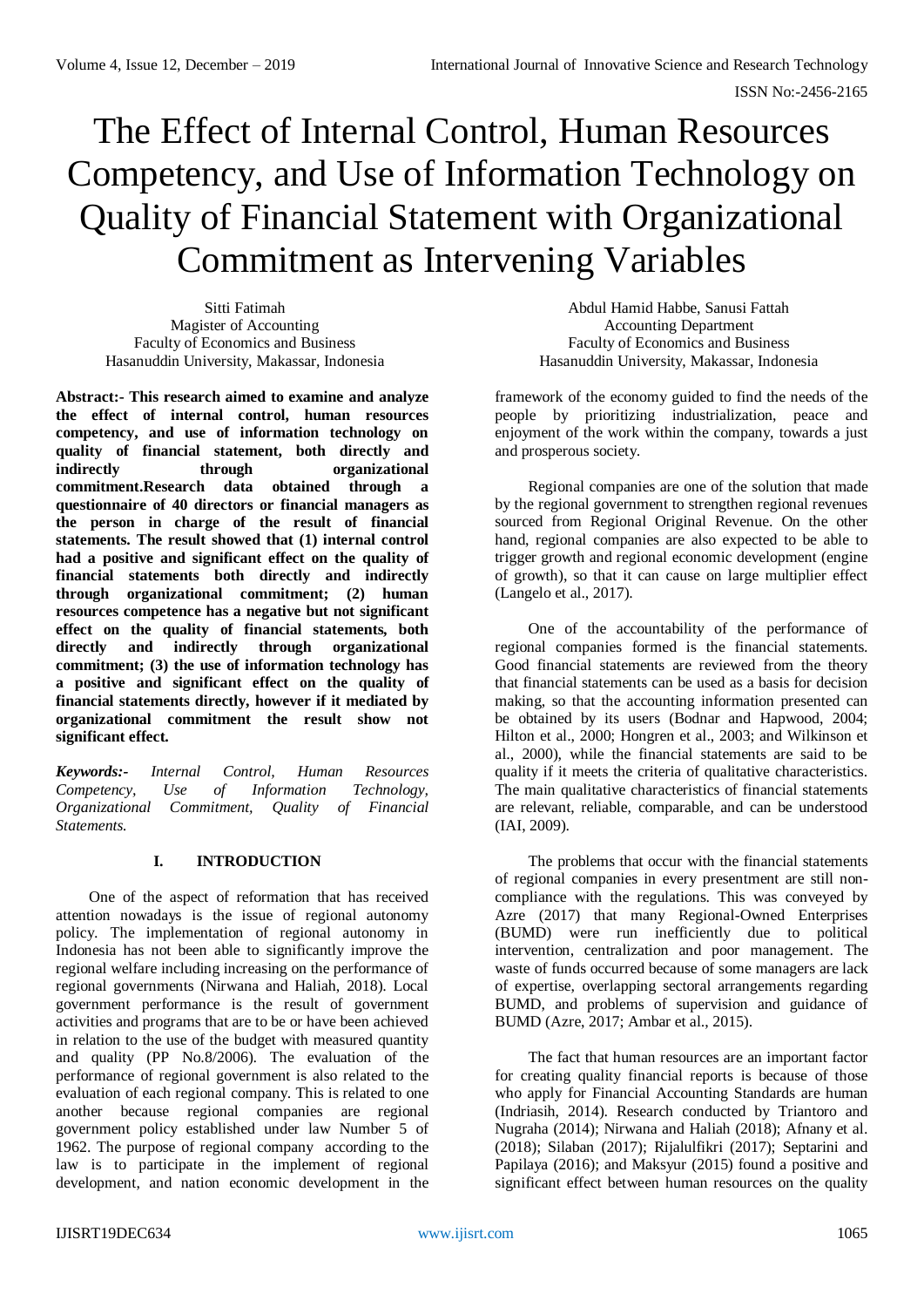of financial statements. However, the results of research Syarifudin (2014), do not support this by providing empirical evidence that human resources do not have a significant influence on the quality of local government financial reports. Similarly, the results of the study of Karmila et al. (2014) which shows that human resources do not have an influence on the reliability of local government financial reports.

Another factor that can affect the quality of financial statements in regional companies is the internal control system. If internal control is implemented properly within the organization it will produce quality financial statement information (Rijalulfikri, 2017). Internal control which is an integral process of actions and activities carried out continuously by the leadership and all employees to provide adequate confidence in the achievement of organizational goals through effective and efficient activities, reliability of financial statements, security of State assets, and also adherence to statutory regulations (Government Regulation Number 60 Year 2008).

An adequate internal control system will influence the application of accounting standards, and directly improve the quality of financial reporting (Rijalulfikri, 2017). Supporting research results, namely Syarifudin (2014), that with effective internal control will be able to minimize the risk of errors in the preparation and presentation of financial statements, so that the application of government internal control systems is very helpful for government management in achieving the goals set, especially in order to improve reliability of financial statements. Different results were found in several studies, including research conducted by Septarini and Papilaya (2016) and Anggraeni and Riduan (2014) showed that the internal control system had no effect on the quality of local government financial reports.

The use of information technology is also able to assist in the financial reporting process so that it can produce quality information. Nugroho et al. (2018) states in the results of their research that there is an influence of information technology on the quality of financial statements, and by implementing an internal control system properly, can ensure that information technology is useful to minimize errors and improve the quality of financial statements.

The statements above are in accordance with research conducted by Maksyur (2015) and Rijalulfikri (2017), both of them find empirical evidence that the use of information technology has a positive and significant effect on the quality of financial statements. This means that the greater utilization of information technology in a company, the better the quality of financial reports will be. In contrast to the results of Prapto's research (2010), the use of information technology has no significant effect on the

reliability of local government financial reporting. This is due to information technology that is not or has not been used optimally, the internet network that has not been connected to the maximum, the availability of inadequate computers, and the implementation of information technology that requires no small cost, so it cannot support the presentation of reliable financial statements (Anggraeni and Riduan, 2014).

Xu et al. (2003) states that information will be useful if the information can support decision making and can be understood by users. Based on the experts' definition of organizational commitment, which is a process for individuals (employees) in identifying themselves with the values, rules, and goals of the organization. Therefore, organizational commitment is one factor that can affect the quality of information presented in financial statements (Anggriawan and Ivan, 2018).

Compliance theory explains the effect of individual compliance behavior in the socialization process. Individuals tend to obey laws that are considered appropriate and consistent with their internal norms, namely normative commitment through morality means obeying the law because the law is considered a normative commitment through the legitimacy of compliance with the rules because the legal drafting authority has the right to dictate. In the context of the company, employees with high organizational commitment will use the information they have to prepare financial statements to be relatively in line with standards. In addition, organizational commitment can be a psychological tool in running an organization to achieve the expected performance (Hastuti and Anik, 2007; Chong and Chong, 2002; and Wentzel, 2002). Through organizational commitment, compliance will be maintained in the presentation of financial statements that can be relied upon in accordance with Financial Accounting Standards. Research conducted by Suwanda (2014) concluded that organizational commitment has a significant positive effect on the quality of financial statements. The same thing was shown by Maksyur (2015), Septarini and Papilaya (2016), and Triantoro and Nugraha (2014), in their research explained that organizational commitment affects the quality of financial statements. Committed employees are needed to optimize all information held to make good and reliable financial reports and in accordance with applicable regulations (Maksyur, 2015).

Based on the explanation above, the importance of evaluating the quality of financial statements is very influential on the information generated. Based on this background the researcher raised the title "The Effect of Internal Control, Human Resource Competence and The Use of Information Technology on the Quality of Financial Statements with Organizational Commitment as Intervening Variables."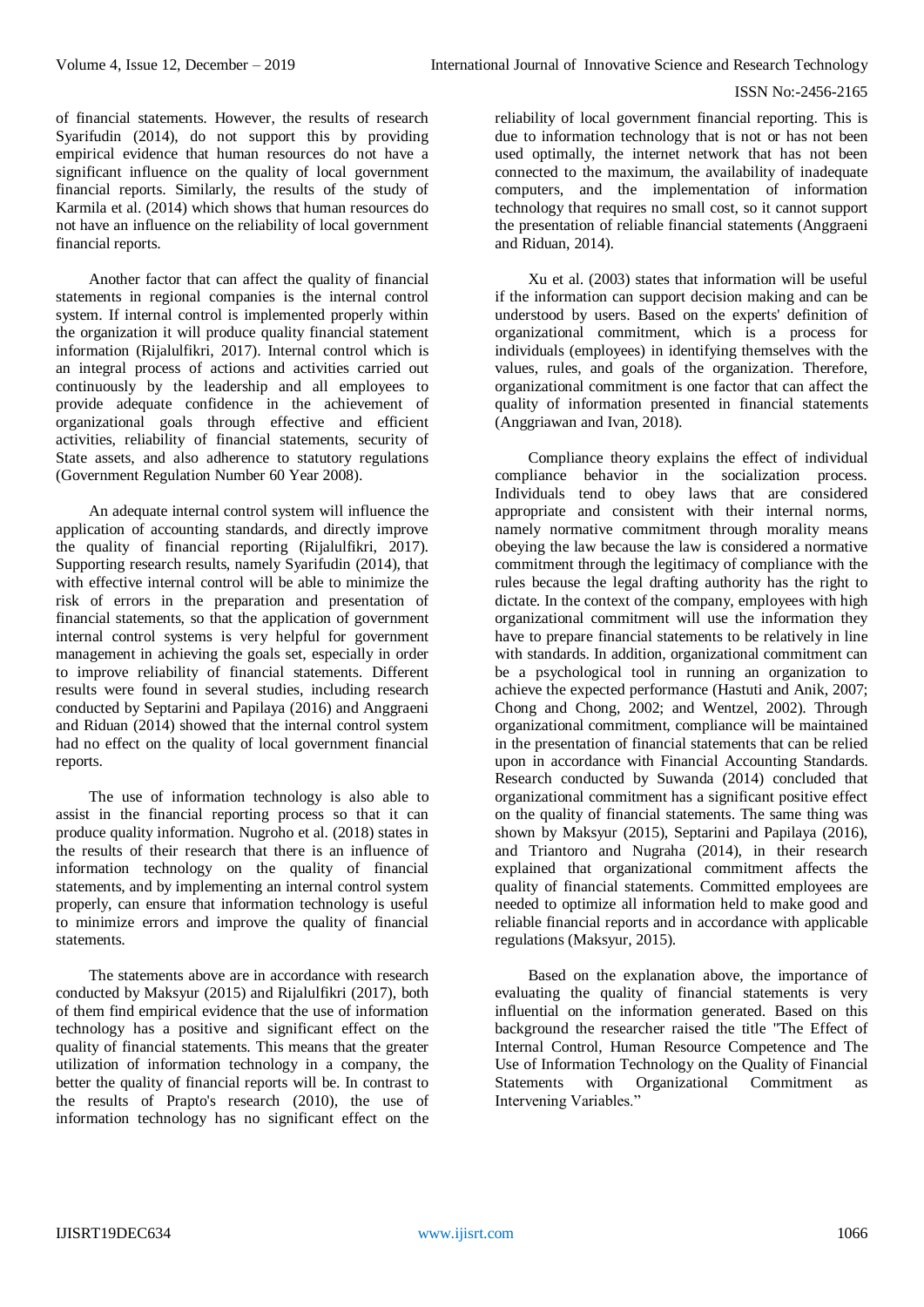## **II. LITERATUR REVIEW**

#### *A. Stewardship Theory*

Management theory is part of the agency theory that describes conditions where management does not have the motivation for individual goals, but more to achieve the goals of main outcome for the benefit of the organization (Donaldson et al., 1991). Stewardship Theory explains the working relationship between two parties, the owner and servant (Davis et al., 1997; Donaldson et al., 1991), as well as explaining the relationship from the relationship and structural perspective.

The implication of the management theory to this research is it can explain the existence of each regional company which was established based on capital that was not finalized from the APBD. Therefore, management (flight attendants) can help to carry out their duties and functions appropriately, produce quality of financial statements mandated in order to make public services can be maximize. To carry out these responsibilities, the stewards set all the requirements and expertise to provide quality financial reports.

#### *B. Usefulness of Decisions Theory*

Decision usability theory includes the requirements of the quality of accounting information that is useful in decisions that will be taken by users. Decision usability theory is a reference for the compilation of the Financial

Accounting Standard Boards (FASB) conceptual framework, which is the Statement of Financial Accounting Concepts (SFAC) applicable in the United States (Staubus, 2000). In SFAC No. 2 about Qualitative Characteristics of Accounting Information is described hierarchy of the quality of accounting information in the form of primary quality, content and secondary quality. The primary quality forms of accounting information that are useful in decision making are relevant value and reliability. According to the FASB relevant values and reliability are the two main qualities that must be met so that accounting information is useful in decision making. Relevant values can be classified as information capacity to make a difference in decision making by information users. While reliability is defined as the quality of the guarantee that the information is rationally free from errors and biases, and can represent what is described.

#### **III. HYPOTHESIS**

Based on the interrelationship between the concepts and previous research, this study will examine and analyze the effect of internal control, human resource competencies, and the use of information technology on the quality of financial statement information with organizational commitment as an intervening variable. Thus, the conceptual framework to help understand this research can be described as follows.



Fig 1:- Conceptual Framework

The hypotheses put forward by researchers are as follows:

- $\triangleright$  H1: Internal control has a positive and significant effect on the quality of financial statements, both directly and indirectly through organizational commitment.
- $\triangleright$  H2: Human resource competence has a positive and significant effect on the quality of financial reports, both directly and indirectly through organizational commitment.
- $\triangleright$  H3: The use of information technology has a positive and significant effect on the quality of financial reports, both directly and indirectly through organizational commitment.

# **IV. RESEARCH METHOD**

This study involves three variables, namely the independent variable consisting of internal control, human resource competence, use of information technology, and the dependent variable, namely the quality of financial statements and mediating variables, namely organizational commitment. This study shows the effect of the three independent variables through mediating variables or not through mediating variables on the quality of financial statements. This research was conducted at regional companies in South Sulawesi Province. The population in this study are leaders or who have a connection with research objectives such as Directors and Managers or Heads of Finance at each regional company in South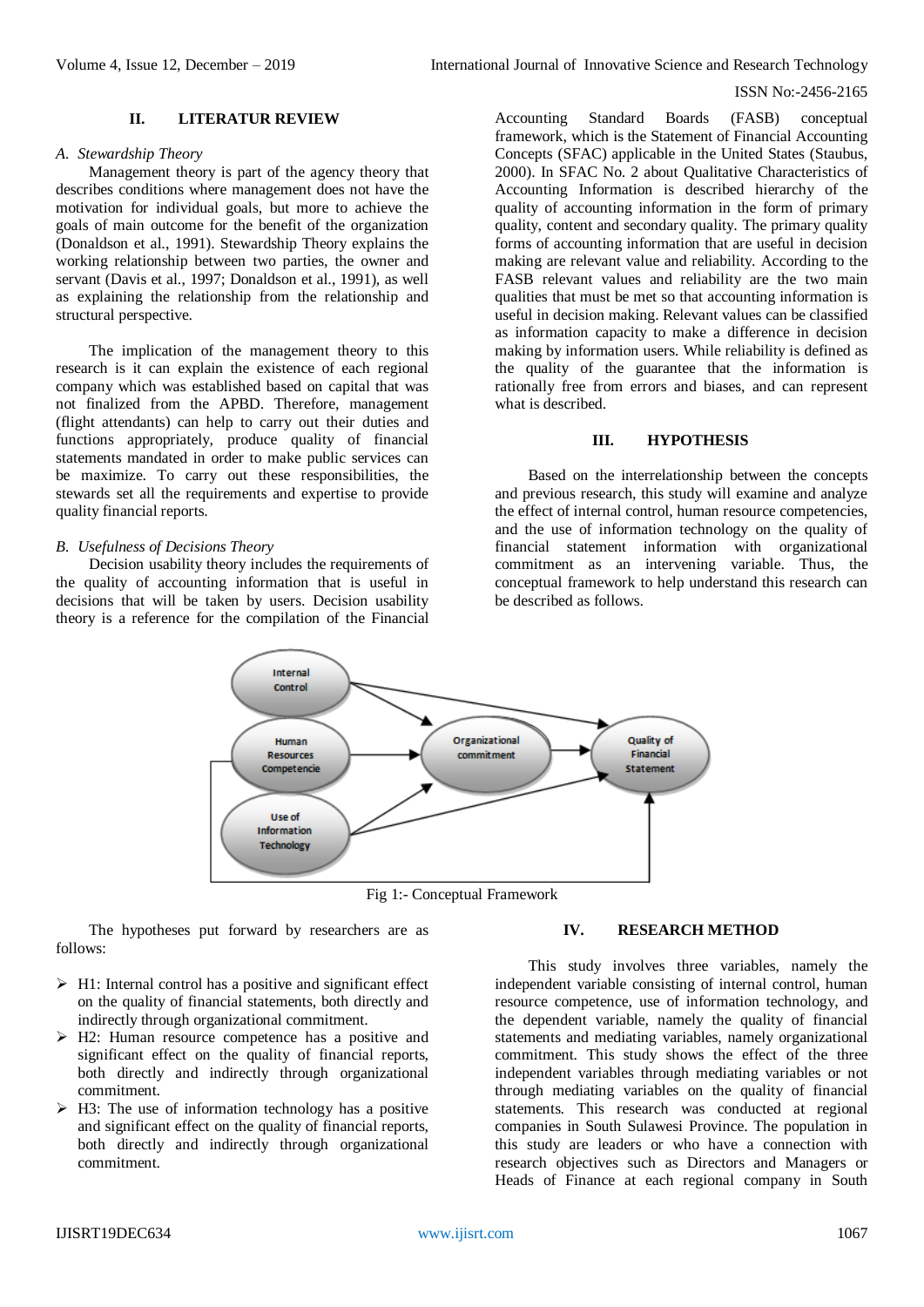Sulawesi Province. The sample in this study was the entire population (saturated sample).

The data analysis technique used in this research is SEM (Structural Equation Modeling) with Partial Least Square (PLS) approach, starting from the measurement of the model (outer model), the structure of the model (inner model), to testing the hypothesis.

# *A. Evaluation of the Outer Model or Measurement Model Validity Test*

This test is used to validate the research model that is built which includes construct validation (convergent validity and discriminant validity). Convergent Validity is evaluated using Average Variance Extracted (AVE) whose value must be more than 0.5 (Ghozali, 2006).

## *Reliability Test*

This test is used to determine the accuracy of data collection devices that show the level of accuracy and stability. Reliability test is done by looking at the value of composite reliability above 0.70. Reliability tests can be performed on questions by looking at the Cronbach Alpha correlation coefficient. If the Cornbach Alpha coefficient> 0.70, then the indicator is reliable (Hair et al., 2006). Early research from the development of measuring scale loading values 0.5 to 0.6 is considered sufficient.

# *B. Evaluation the Inner Model or Structural Model*

An evaluation of the inner model is carried out to ensure that the structural model that is built is robust or accurate. This means that measurements are made according to the model and the data. To evaluate the structural model of PLS, it is done by looking at several indicators, namely the coefficient of determination (R2), Predictive Relevance (Q2), and Goodness of Fit Index (GoF).

The coefficient of determination can be seen from the R-square. R-square can be used to assess the effect of certain independent latent variables on the dependent latent variable, whether it has a substantive effect (Ghozali, 2015). Furthermore, the R-square value is between 0-1, with provisions getting closer to 1 means that the better. To assess the Predictive Relevance (Q2) and Goodness of Fit Index (GoF) on the PLS model, a manual calculation is performed. Assess Predictive Relevance (Q2) using the following formula.

 $Q2 = 1-(1-R1)(1-R2)...(10Rp2)$ 

Where,  $R1$ ,  $R2$  ... ...  $Rp$ . 2 is the R-square exogenous variable in the equation model. The quantity of Q2 is equivalent to the total determinant coefficient R2 in the path analysis. Furthermore, the Q-square value> 0 indicates the model has predictive relevance, conversely if the Qsquare value <0 indicates the model has less predictive relevance. Meanwhile, to assess the Goodness of Fit Index (GoF) that's the following formula is used.

## $GoF = \sqrt{AVE} \times R2$

From the same source of the small GoF, it value was 0.1, the medium GoF value was 0.25, and the large GoF value was 0.38 (Tenenhaus et al., 2004).

## *C. Hypothesis Testing*

Hypothesis testing is done by t test statistics by looking at the value of  $t$  (t-test) and p value (Sig). T value (t-test) and p value can be seen from the PLS test results from the value of the path analysis coefficient (path coefficient). Significant testing is carried out to determine whether the independent latent variable influences the dependent latent variable, so that each independent latent variable can be relied upon. The significance value of alpha ( $\alpha$ ) is set at 10% (0.1), because the effect can be positive and negative.

# **V. RESEARCH RESULT**

#### *A. Assess the Outer Model or Measurement Model*

- $\triangleright$  The outer model value or the correlation between constructs and variables at first did not meet the convergent validity because there were still indicators that had a loading factor value below 0.60. However, the modification of the model is done by using indicators that have a loading factor value below 0.60. The modification model as shown in Table 5.7 shows that all loading factors have values above 0.60 so that the constructs for all variables have been eliminated from the model.
- > Discriminant Validity

The test results show that some loading factor values for each indicator of each of the other latent variables. This means that each latent variable has good discriminant validity where some latent variables still have gauges that are highly correlated with other constructs. It still has the biggest loading factor value compared to the loading value if it is associated with a variable

#### $\triangleright$  Reliability and Average Variance Extracted (AVE)

Validity and reliability criteria can also be seen from the reliability value of a construct and the value of the Average Variance Extracted (AVE) of each construct. The construct is said to have high reliability if the composite reliability value is 0.70 and AVE is above 0.50. Table 1 presents the Composite Reliability, Cronbach Alpa and AVE values for all variables.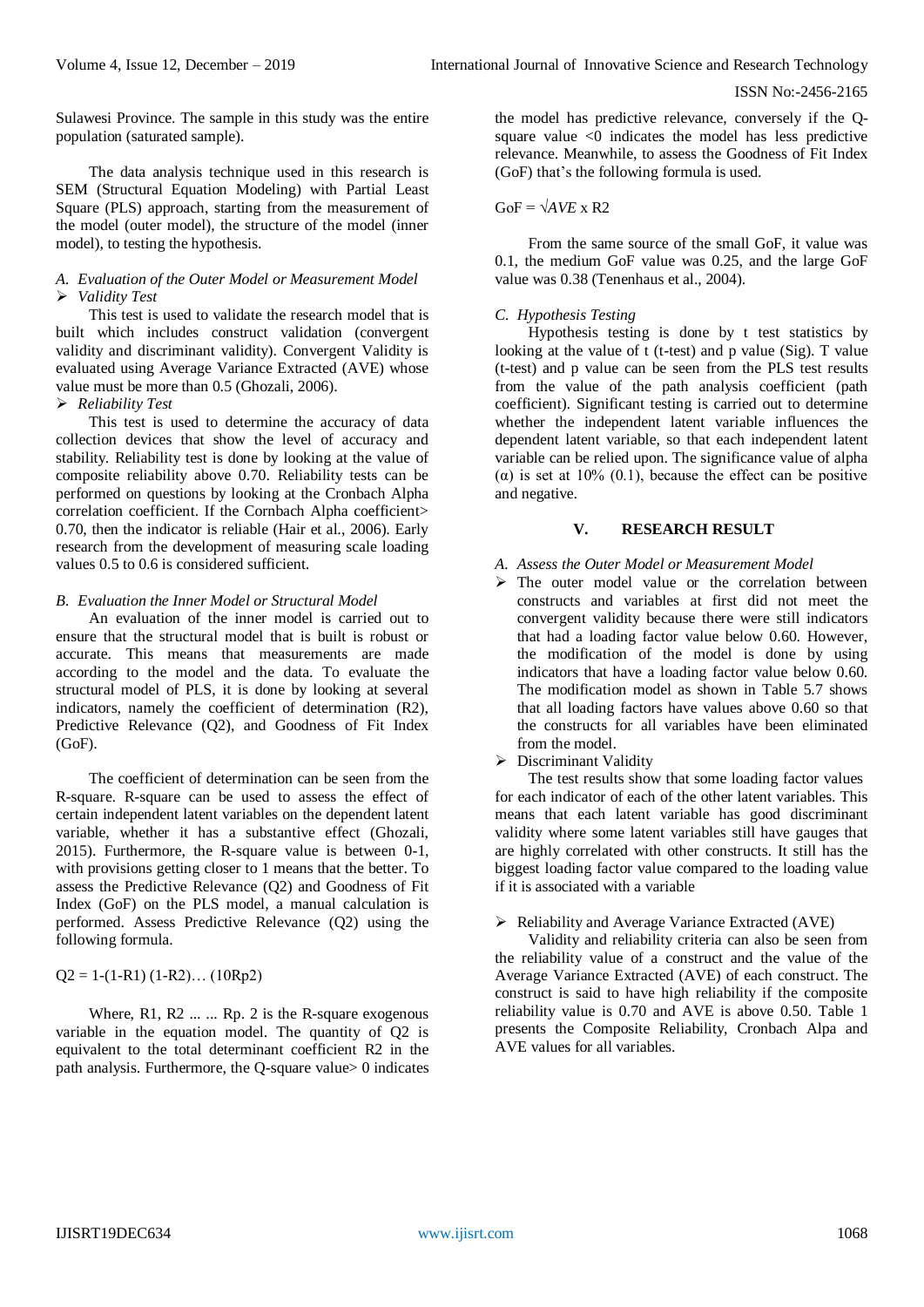| Variable                              | Cronbach's Alpa | <b>Composite Reliability</b> | <b>Average Variance Extracted</b> |  |
|---------------------------------------|-----------------|------------------------------|-----------------------------------|--|
| <b>Internal</b><br>Control            | 0.810           | 0.858                        | 0.504                             |  |
| <b>Human Resources Competencies</b>   | 0.942           | 0.942                        | 0.646                             |  |
| <b>Use of Information Technology</b>  | 0.805           | 0.871                        | 0.630                             |  |
| <b>Organizational Commitment</b>      | 0.892           | 0.915                        | 0.608                             |  |
| <b>Quality of Financial Statement</b> | 0.900           | 0.924                        | 0.674                             |  |

Table 1:- Construction Reliability Test Results Sources: Processed of primer data, 2019

Based on table 1 it can be concluded that all constructs meet the reliable criteria. This is discussed with the composite reliability values at 0.70 and AVE above 0.50 proposed recommended criteria.

# *B. Testing the Inner Model or Structural Model*

The test results show the R-Square variable organizational commitment of 0.580, it shows that the independent variable in explaining the dependent variable is 58% (rounded off), the rest is explained by other variables examined in this study. R-square variable of financial statement quality of 0.786 shows that the independent variable in explaining the dependent variable is 79% (rounded off), the rest is explained by other variables not examined in this study.

After knowing the R-square value, the PLS model was also evaluated by looking at Q-square and GoF predictive relevance for the construct model. This means that the measurement is used to measure the suitability of the model with data.

Q2 = 1 - (1 - R1<sup>2</sup>) (1 - R2<sup>2</sup>) ..... (1 - Rp<sup>2</sup>)  
\n= 1 - (1 - 0,580<sup>2</sup>) (1 - 0,786<sup>2</sup>)  
\n= 1 - (0,664) (0,382)  
\n= 1 - 0,254  
\n= 0,746  
\nGoF = 
$$
\sqrt{AVExR2}
$$
  
\n=  $\sqrt{0,674 \times 0,786}$   
\n= 0,728

From the results of manually calculating the value of Q-square is 0.746 while the value of the lowest GoF is 0.728, which is at a large level. So from the test results shows that R2, Q2 and GoF values model that has been formed is rebust, meaning that the model is in accordance with the data, so that further testing can be done. The next test in question is testing the hypothesis.

# *C. Hypothesis Testing*

The significance of the estimated parameters provides very useful information about the relationship between the research variables. The basis used in testing hypotheses is the value contained in the output result for inner weight. Table 2 provides estimated outputs for testing structural models.

| <b>Variabel</b>      | <b>Original Sample</b><br><b>Estimate</b> | <b>Mean of Subsamples</b> | <b>Standar Deviation</b> | <b>T-Statistics</b> | <b>P-Value</b> |
|----------------------|-------------------------------------------|---------------------------|--------------------------|---------------------|----------------|
| $SPI \rightarrow KO$ | 0,756                                     | 0,701                     | 0,213                    | 3,547               | 0,000          |
| $SPI \rightarrow LK$ | 0,323                                     | 0,290                     | 0,182                    | 1,776               | 0,076          |
| $SDM \rightarrow KO$ | $-0,517$                                  | $-0,374$                  | 0,216                    | 2,390               | 0,017          |
| $SDM \rightarrow LK$ | $-0,292$                                  | $-0,222$                  | 0,202                    | 1.444               | 0,149          |
| $TI \rightarrow KO$  | 0,390                                     | 0,347                     | 0,198                    | 1,963               | 0,050          |
| $TI \rightarrow LK$  | 0,524                                     | 0,472                     | 0,153                    | 3,423               | 0,001          |
| $KO \rightarrow LK$  | 0.389                                     | 0.432                     | 0.173                    | 2.247               | 0.025          |

Table 2:- Result for Inner Weight Sources: Processed of primer data, 2019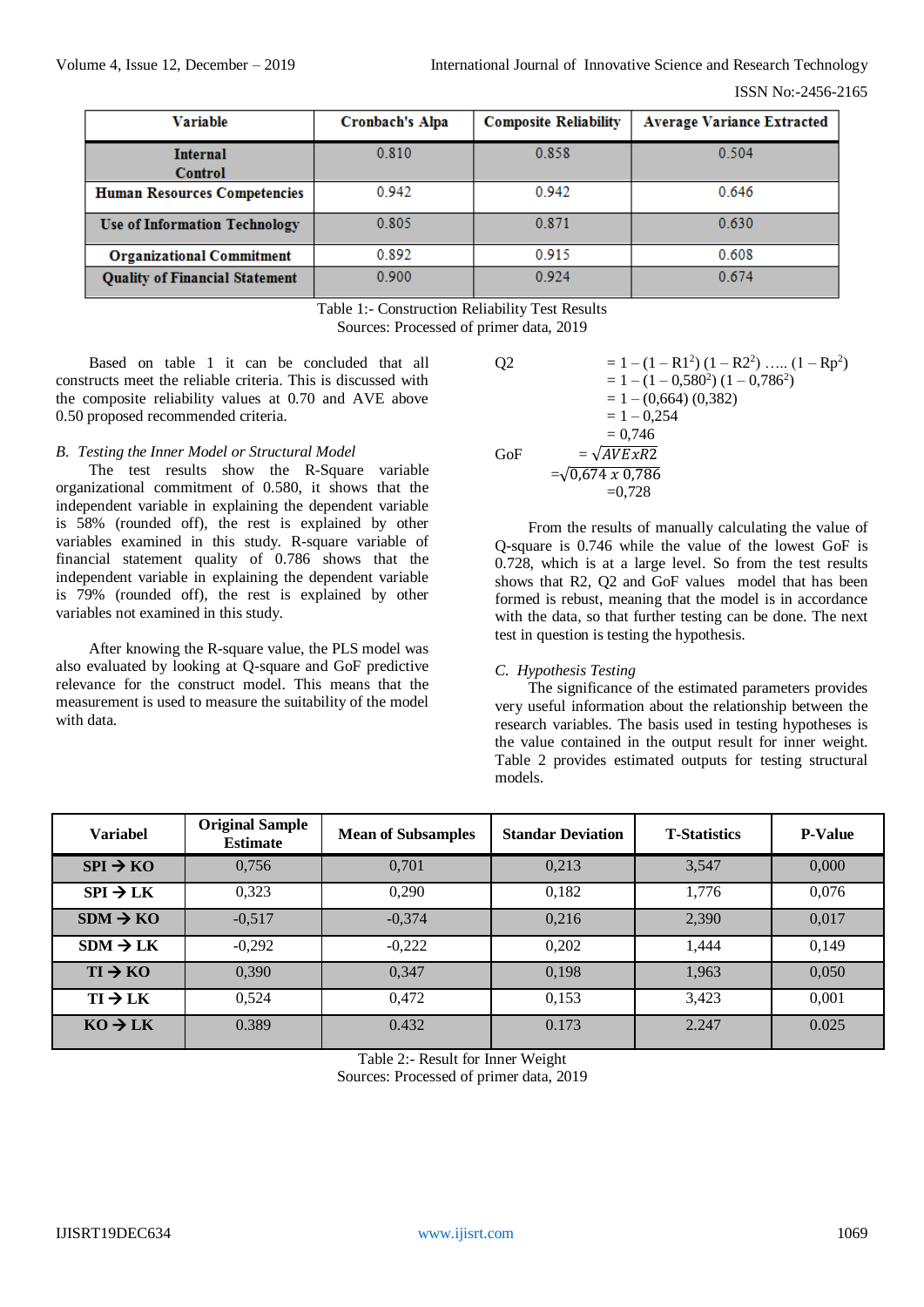#### **VI. DISCUSSION**

## **H1: Internal Control has a positive and significant effect on the Quality of Financial Statements both directly and indirectly through Organizational Commitment**

The test results show that the proposed hypothesis is **accepted**. That is, in the proposed hypothesis there is a direct relationship that has a positive and significant effect, and an indirect relationship of internal control on the quality of financial statements through organizational commitment, also obtained significant results.

The results of direct testing of internal control on organizational commitment shows that there is a positive and significant influence. This is in line with the objectives of internal control stated in Permendagri No. 21 of 2011 is to improve the performance of transparency and accountability in financial management which is reflected through financial statement information. It is also explained in Government Regulation No. 60/2008 concerning the Internal Control System that the Internal Control System is an integral process of actions and activities carried out continuously by the leadership and all employees to provide adequate confidence in the achievement of organizational goals through effective and efficient activities , the reliability of financial statements, the safeguarding of State assets, and compliance with laws and regulations. So that if internal control is properly applied to regional companies, one of them can benefit the results of quality financial statement information.

The indirect test results of the influence of internal control on the quality of financial statements through organizational commitment shows a positive and significant effect. This indicates that both directly and through mediation of organizational commitment, the existence of internal controls that are well implemented and supported by organizational commitment that is also high, will further improve thequality of financial statements.

This study supports the decision-use theory in which information in financial statements must contain components that should be considered by the information presenters in order to meet the needs of decision makers. In SFAC No. 2 about Qualitative Characteristics of Accounting Information describes the hierarchy of the quality of financial statement information in the form of primary quality, content and secondary quality. Financial statements must be presented in accordance with Financial Accounting Standards, which are relevant, reliable, comparable and understandable. In order to meet the qualitative characteristics criteria of the financial statements, regional companies are required to improve the internal control system.

The results of this study support previous research, Onyulo (2017), which proves that individual internal control has a high influence in playing an important role in the quality of financial statements in the public sector. If

public sector entities strengthen internal controls, this can improve the quality of financial reporting which is a determinant of the wise use of public resources.

The study of the influence of internal control on the quality of financial statements conducted by Silaban (2017) also found similar results, namely the presence of a positive and significant influence on the relationship of internal control affecting the quality of the financial statements ingovernmentof Serdang Bedagai district. This research also shows the influence of organizational commitment as a moderating variable that is able to strengthen the relationship between internal control and the quality of financial reports in Serdang Bedagai Regency. It is stated that committed employees or officials are really needed to optimize all information held to produce good and reliable financial reports.

## **H2: Human resource competence has a positive and significant effect on the quality of financial statements, both directly and indirectly through Organizational Commitment**

The test results show that the hypothesis proposed was **rejected.** Thus the hypothesis which states that there is an influence of human resource competence empirically on the quality of financial statements cannot be proven. Similarly, the indirect effect of human resource competencies on the quality of financial statements is mediated by organizational commitment. The hypothesis proposed for this indirect relationship also cannot be proven empirically. The variable organizational commitment did not succeed in being a mediator of human resource competence on the quality of financial statements.

The results of this study contradict with the research of Triantoro and Nugraha (2014) on the Effect of Employee Competency and Organizational Commitment on the Quality of Regional Government Work Unit Financial Reports (SKPD) in Bandung, which results in the conclusion that competency and organizational commitment together influence the quality of financial statements . This means that the more competent the employees are, especially in the field of finance or who are preparing financial reports, the better the quality of the financial statements produced. In addition, organizational commitment also plays a role in increasing the achievement of organizational goals. When an employee has a high commitment to what is achieved by the goals of the organization, the better the output will be, and vice versa. If these two variables are linked it will also create very good conditions in order to achieve organizational goals.

The results of this study are in line with the research that conducted by Dachi et al. (2019) which provides empirical evidence that human resource competence does not significantly affect the quality of financial statements. This research proves that every employee who works in the Governmentof South Nias Regency is inconsistent and does not have the competence in accounting and preparing financial statements. Syarifuddin (2014) also shows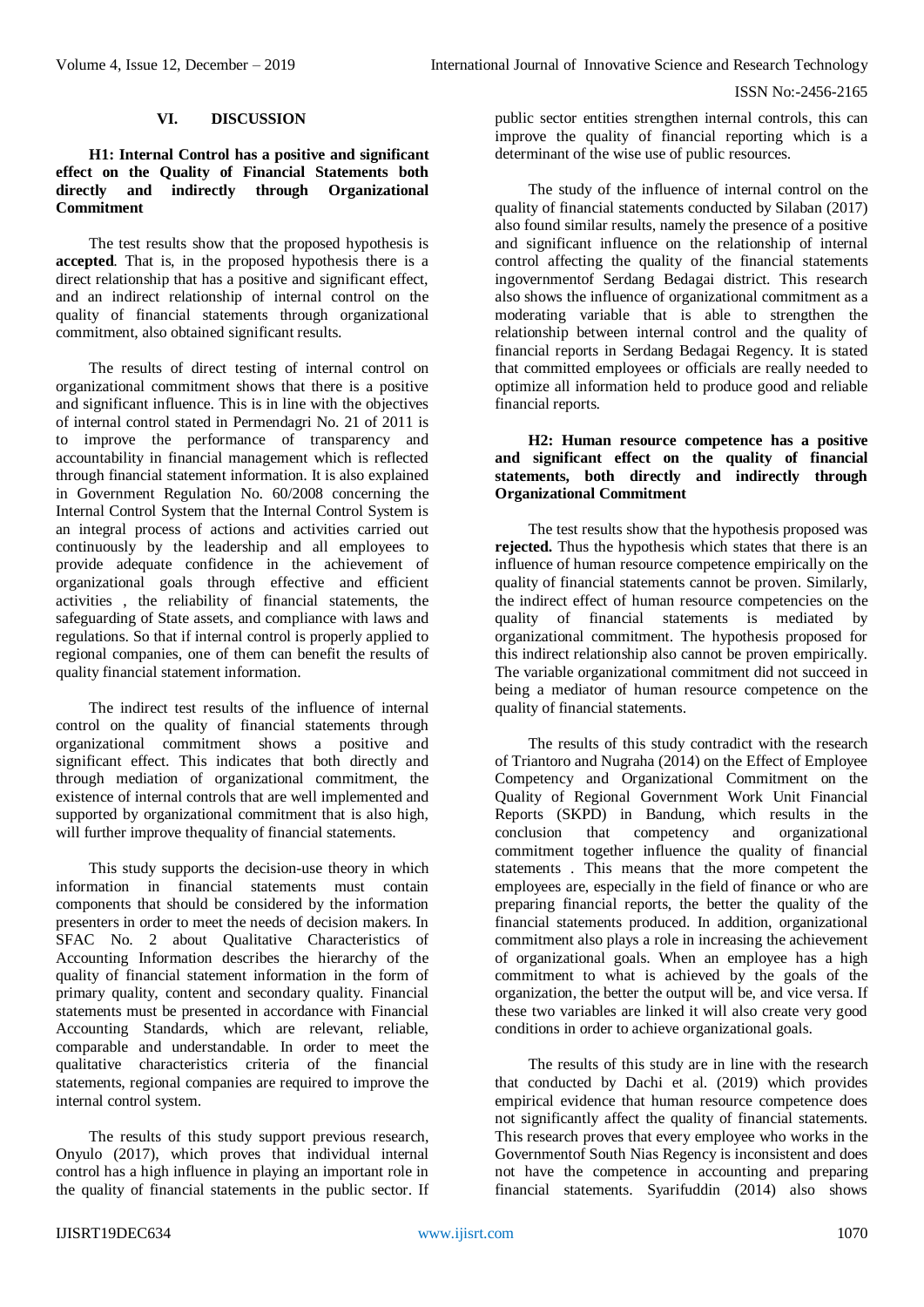empirical evidence that is in line with this study. The purpose of his research is to determine the effect of human resource competence and the role of internal audit on the quality of local government financial reports either directly or mediated by SPIP. From the results of Syarifuddin's research (2014) it was also found that the effect of human resource competence on the quality of financial statements was not significant.

# **H3: The use of information technology has a positive and significant effect on the quality of financial statements, both directly and indirectly through organizational commitment**

The test results show that the proposed hypothesis is **partially accepted.** This means that directly the influence of the use of information technology on the quality of financial statements has a positive and significant effect, but if mediated by organizational commitment, the test results will not significantly influence. This shows that the high utilization of information technology will have an impact on the quality of financial statements of regional companies, even though employees do not have high organizational commitment. The results of this study provide evidence that the use of information technology in companies greatly affects the quality of financial reports produced by regional companies.

This finding is in line with research conducted by Silaban (2017), and Afnany et al. (2018) who found that the use of information technology had an influence on improving the quality of financial reports at the local government level, as well as at regional hospitals. The non optimal application of information technology will also affect to the low quality of financial statements.

Information technology has an important role in helping to achieve organizational goals, so as to achieve the goal of creating quality reports and meeting the criteria that serve as benchmarks for the quality of financial statement information, adequate information technology support is needed (Rijalulfikri, 2017). Financial reporting activities without the support of information technology or carried out with manual work processes, will have an impact on the effectiveness, efficiency, and also the accuracy of the data and information presented. This in turn can hamper the decision making process.

The theory of the use of accounting information decisions becomes the basis that financial report presenters in regional companies should consider to provide supporting facilities and infrastructure that are appropriate to technological developments in order to meet the qualitative characteristics of financial statements. This can increase the trust of users of accounting information in the presentation of financial statements if the reports are prepared using internet-based information technology.

# **VII. CONCLUSION**

Based on the results of data analysis and discussions that related to the influence of internal control, human resource competencies, and the use of information technology on the quality of financial statements with organizational commitment as an intervening variable in Regional Companies in South Sulawesi Province, the following results are obtained:

- $\triangleright$  Internal control has a positive and significant effect on the quality of financial statements both directly and through organizational commitment. The test results indicate that the better the application of internal control in regional companies, the higher the quality of financial statements will be, both directly and mediated by organizational commitment.
- $\triangleright$  Human resource competence is negative and not significant to the quality of financial statements both directly and through organizational commitment. The results of testing of human resources do not support the creation of quality financial reports on the approval of regional companies, either directly or mediated by organizational commitment.
- $\triangleright$  The use of information technology has a positive and significant effect on the quality of financial statements directly, but indirectly through intermediaries, organizational commitment does not significantly influence. Test results indicate that the use of information technology is very helpful on producing higher quality of financial statement even though it is not supported by organizational commitments that owned by employees.

Based on the conclusions of the study, those are the following recommendations that recommended by researcher.Next on, it is recommended to increase the population of data. This can be done by increasing the number of research sites such as expanding the research area. In addition, further research is expected to add other variables that allow an influence on the quality of financial statements.

# **REFERENCES**

- [1]. Afnany, L.U., Miqdad, M., dan Sulistiyo, A.B. 2018. The Influence Human Resources, Information Technology, and Work Experience on the Quality of Financial Report with Internal Control as an Intervening Variable at Hospital Blud/Blu Lumajang. *International Journal of New Technology and Research)*, ISSN:2454-4116, Vol. 4, Issue. 8.
- [2]. Ambar, Budhisulistyawati., Yudho, Taruno M., dan Anjar Sri CN. 2015. Strategi Pengelolaan Badan Usaha Milik Daerah (BUMD) Persero untuk Mewujudkan Prinsip Tata Kelola Perusahaan yang Baik. *Jurnal Privat Law*. Vol III No 2, hal. 56-66.
- [3]. Anggraeni, Dian T., dan Riduan Akhmad. 2014. Faktor-Faktor yang Memengaruhi Keterandalan Pelaporan Keuangan Pemerintah Daerah (Studi pada